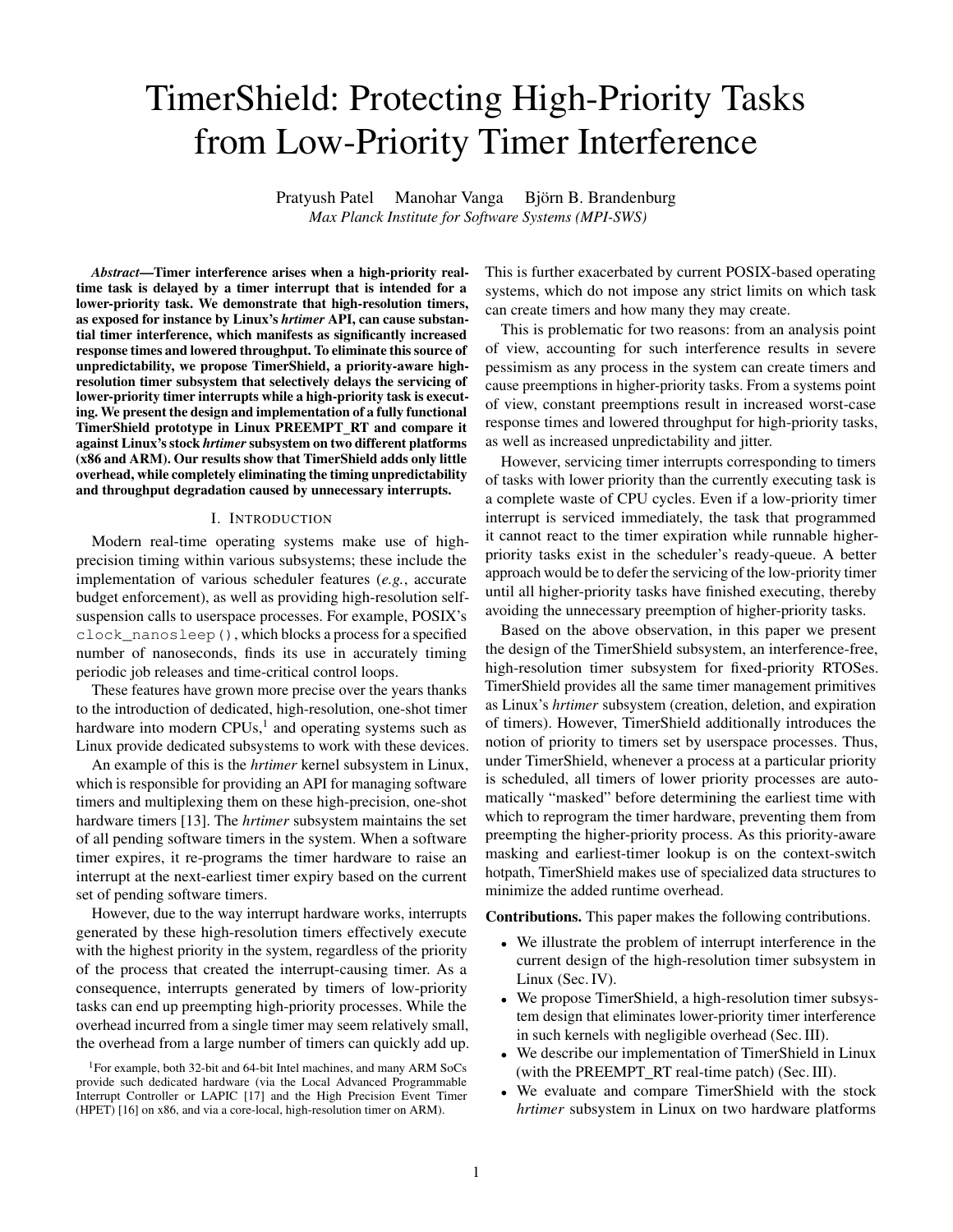(x86 and ARM). Our results show that in relation to the significant benefit of avoiding interrupt interference, the tradeoff of using a more specialized data-structure with moderately higher overheads is justified (Sec. [IV\)](#page-3-0).

#### II. BACKGROUND

We begin by providing some background on how timers work in Linux. However, we note that the design of TimerShield is not Linux-specific and that it can be adapted to other OSes easily.

## <span id="page-1-1"></span>*A. Timer Hardware and Interrupt Handling in Linux*

In modern Intel x86 CPUs, each core has a high-resolution, on-die local APIC (LAPIC) timer that is directly connected. As a result, access to the LAPIC timer is significantly faster than to previously available timer hardware (*e.g.*, the older *Programmable Interval Timer* (PIT) is external to the CPU and thus has significantly slower access times). Similarly, recent ARM processors have a per-core, high-resolution timer. Operating systems typically configure these timers in one-shot mode, where a specified counter is decremented every cycle and a timer interrupt is raised when the count reaches zero.

Linux (PREEMPT\_RT) handles such interrupts via a splithandler model, where the interrupt handling code is split into a short, time-critical *top half*, and a longer *bottom half* [\[6,](#page-9-3) [20\]](#page-9-4). The top half runs as soon as the interrupt signal is received by preempting the currently executing task, performs the absolutely critical work such as acknowledging interrupts to the hardware, and defers the rest of the interrupt handling to the bottom half, which is scheduled for a later point in time. Subsystems may choose to use either of two methods for handling highresolution timer interrupts: handle everything within the top half (used for time-critical "wakeup"-related interrupts such as those for clock\_nanosleep()), or defer a bulk of the work to the bottom half (used for less critical "signaling"-based timer interrupts, such as the *timerfd* interface that allows processes to be notified of timer events via file descriptors). The downside of the latter approach is increased interrupt latency as the bottom half is subject to scheduling and queueing delays. We now present a broad overview of the Linux timer subsystems before explaining its *hrtimer* subsystem in detail.

#### *B. Linux Timer Subsystems*

The application of timers in Linux falls broadly into two categories: *(i) high-resolution timers* that are used for highprecision timed events (*e.g.*, clock\_nanosleep()), and *(ii) low-resolution timers* that are used for timed events that do not require high precision (*e.g.*, timeouts for I/O requests that signal error conditions). In Linux, low-resolution timers are handled via the *timer wheel* subsystem [\[41\]](#page-9-5), while highresolution timers are handled by the *hrtimer* subsystem, both of which are higher-level APIs built on top of the fundamental timer-handling architecture described in Sec. [II-A.](#page-1-1)

The timer wheel attempts to strike a balance between precision and efficiency and supports fast  $O(1)$  insertion and deletion of timers, which is useful as low-resolution timers are often cancelled before they expire; for example I/O timeouts only fire under relatively rare error conditions. Unfortunately, the tight integration of the timer wheel design with the tick-based mechanism in Linux presents many challenges to using it for high-resolution timers. Supporting high-precision timers with the same design would require an increase in timer ticks per second [\[38\]](#page-9-6) which negatively impacts application performance.

Rather, high-resolution timers are handled in Linux via the *hrtimer*[2](#page-1-2) subsystem, which we describe next.

#### *C. The* hrtimer *Subsystem*

The *hrtimer* subsystem has two key roles: it provides a flexible timer-management API (*i.e.*, timer creation, reprogramming, and deletion operations), and invokes callbacks on timer expiry.

As *hrtimers* are a part of some of the kernel's hot paths such as the scheduler, its data structures are designed for efficiency. Each *hrtimer* is represented in the kernel by a structure containing, among other things, the absolute expiry time and a callback pointer. These structures are maintained in earliest-expirationtime order within a self-balancing *red-black tree* (rb-tree) that enables  $O(\log n)$  insertion and deletion of timers as well as  $O(1)$ access to the earliest-expiring timer (by additionally storing a pointer to the minimum element in the root node). A single rb-tree is maintained for each high-resolution timer available in hardware (typically one per core). $3$ 

When inserting or deleting from the rb-tree, the kernel checks if the underlying hardware requires reprogramming (*i.e.*, if a timer with an earlier expiration time than the current earliest timer is inserted, or if the timer with the earliest time is deleted).

When a timer expires, an interrupt is raised by the hardware, the timer is removed from the rb-tree, and the callback supplied within the timer is invoked before reprogramming the timer hardware with the next-earliest time (if any). If multiple timers expire at once, they are all cleared sequentially.

Recall that the *hrtimer* subsystem forms the basis for implementing the POSIX clock\_nanosleep() system call, which is used to suspend the currently executing process for a specified number of nanoseconds or until a specified absolute point in time is reached. This is particularly relevant in real-time systems where it is used to accurately time periodic job releases, self suspensions, and control loops. However, the *hrtimer* subsystem does not consider the priorities of the processes that created the timers when reprogramming the underlying hardware. Consequently, the top half of high-resolution timers *always* cause preemptions in high-priority tasks even if the timer was created by a lower-priority task. We describe next how TimerShield efficiently avoids this unnecessary interference.

#### III. TIMERSHIELD: DESIGN & IMPLEMENTATION

<span id="page-1-0"></span>TimerShield extends the *hrtimer* architecture in three ways. First, it extends the data structures such that, for every timer,

<span id="page-1-2"></span><sup>2</sup>The term *hrtimer* may be misleading because Linux does not guarantee that the timers managed by this subsystem will have high resolution. It simply provides a clean interface to deal with such timers and whether they support nanosecond-level precision depends on the underlying hardware. In this paper, we assume the availability of high-resolution timer hardware.

<span id="page-1-3"></span><sup>&</sup>lt;sup>3</sup>A single rb-tree is actually maintained per "clock base," and multiple clock bases may be multiplexed on the same timer hardware, but for simplicity we assume one rb-tree per hardware timer in this paper.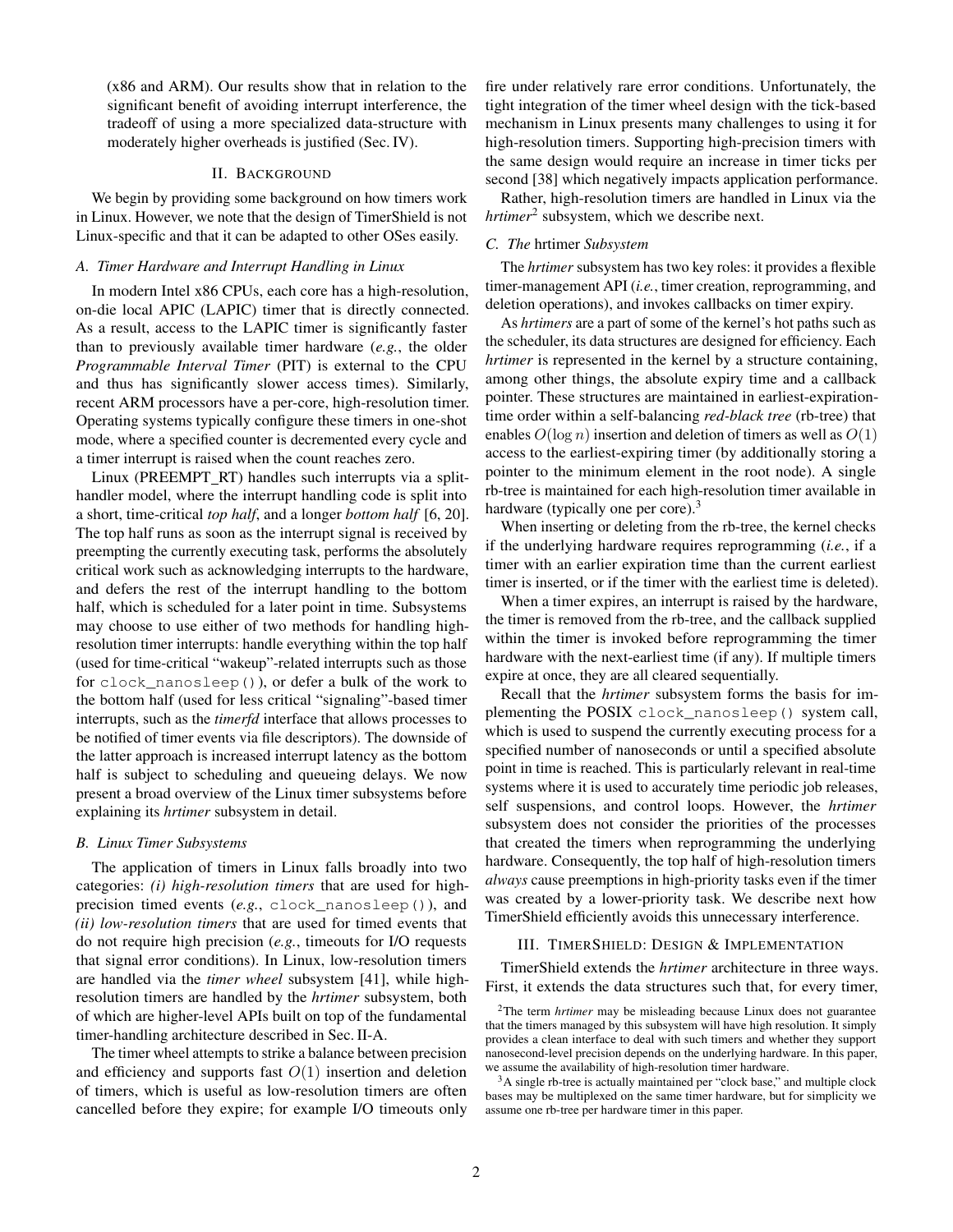it keeps track of the priority of the process that created it (Sec.[III-A\)](#page-2-0). Second, it introduces a new interface that enables efficient, priority-aware queries of the earliest-expiring timer (Sec. [III-B\)](#page-2-1). Third, it modifies the timer-expiration logic so that only those expired timers with a priority greater than or equal to that of the current process are serviced (Sec. [III-C\)](#page-2-2).

With this infrastructure in place, TimerShield intelligently reprograms the timer hardware (on each core) at the end of each context switch and timer expiry with the expiration time of the earliest-expiring timer with a priority greater than or equal to that of the process about to be scheduled. This eliminates timer interference without affecting the timing of lower-priority tasks.

In the following, we discuss the design and implementation of TimerShield, starting with the structural changes that were needed to make the timer subsystem "priority-aware."

## <span id="page-2-0"></span>*A. Priority-Aware High-Resolution Timers*

Since Linux's *hrtimer* structures do not have a notion of priority, we extended the data type with a priority field and modified the timer creation logic to store the scheduling priority of the process that is creating (or reprogramming) it.

Recall that Linux uses a single rb-tree to store all *hrtimers* of a single timer (and maintains a direct pointer to the timer with least expiration time within the root node of this rb-tree). In order to later implement priority-aware queries efficiently (Sec. [III-B\)](#page-2-1), we modified this single rb-tree to be an *array* of rb-trees, one per priority level. This is because, in order to determine the earliest-expiring timer *at a particular priority level*, a single rb-tree would require an  $O(n)$  search over all timers enqueued in the rb-tree. With an array of rb-trees, one per priority level, this is reduced back to  $O(1)$ : we simply retrieve the earliestexpiring timer from the root node of the red black tree at the array index corresponding to a particular priority level. Note that the use of an array of rb-trees also maintains Linux's logarithmic time complexity for the creation and cancellation of *hrtimers*. As Linux supports 140 process priority levels, each hardware timer module has a corresponding 140-element array of rb-trees associated with it under TimerShield.

### <span id="page-2-1"></span>*B. Priority-Aware Earliest-Expiration Queries*

We now describe a new interface for determining the earliestexpiring timer with a priority greater than or equal to a given threshold. The key challenge lies in making such priority-aware queries *fast*, as they are invoked frequently in kernel hotpaths (*e.g.*, as part of each context switch and in interrupt top halves).

We found that this requirement maps directly to the wellstudied *range minimum query* (RMQ) problem [\[5,](#page-9-7) [11\]](#page-9-8). The RMQ problem asks to find the minimum element in a subarray of an array of comparable objects. Under TimerShield, this corresponds to the earliest-expiring timer with a priority in the range  $[current\_priority, max\_priority]$ , where current\_priority is the priority of the currently running process, and *max\_priority* is the highest-possible priority.

We prototyped two candidate RMQ solutions: a segment tree [\[34\]](#page-9-9), and two binary-indexed trees [\[11\]](#page-9-8). We chose the former

<span id="page-2-3"></span>

Fig. 1: The data structures used in TimerShield.

for TimerShield as it consumed less memory, updated faster, and was simpler to implement compared to the latter.

Segment trees. A segment tree is a complete binary tree, where each node represents a contiguous interval of the total search space. Each node contains the minimum value in its interval.

TimerShield uses a single segment tree where each node represents a range of priority values, and stores a pointer to the earliest-expiring timer in that priority range. As can be seen in Fig. [1,](#page-2-3) the root node points to the earliest-expiring timer in the entire range of priorities; its left child points to the earliest-expiring timer in the range  $[1, max\_priority/2]$ , and its right child points to the earliest-expiring timer in the range  $\left[\max\_priority/2, \max\_priority$ . Subsequent levels of the tree consist of nodes representing the earliest-expiring timers from similarly half-split intervals. Finally, the leaf nodes denote the earliest timer corresponding to a single priority level which are obtained from the corresponding rb-trees. If no timers exist for that priority level, then the node pointer contains NULL.

The segment tree supports two basic operations: updates and queries. An update operation is performed when a leaf node changes its value (*e.g.*, the earliest-expiring timer at a priority level changed due to a timer expiration). The value at the leaf node is modified and the tree is traversed upward to the root node while re-calculating the earliest-expiring timer at each level.

A range query proceeds a in top-down fashion from the root in a manner that is most easily described recursively, although the actual implementation in TimerShield uses a faster iterative variant. When encountering a node representing a range  $[a, b]$ , there are three possibilities:  $(i)$  if  $[a, b]$  lies completely in the queried subrange, then the node's value is returned immediately; *(ii)* if  $[a, b]$  only partially overlaps the queried subrange, then the minimum of (recursive) range queries on the left and right subtrees of the node is returned; and otherwise, *(iii)* if there is no overlap, then the node is disregarded.

Both the update and the range-query operations visit  $O(log(max\_priority))$  nodes in the worst-case. Since the number of priority levels in Linux is fixed, and there is one leaf node in the segment tree per priority level, the size of the segment tree (which is a full binary tree) is constant and can be represented by an array of  $(2 \times max\_priority - 1)$  nodes.

## <span id="page-2-2"></span>*C. Putting It All Together*

With the core TimerShield data structures in place, we next explain how TimerShield operates.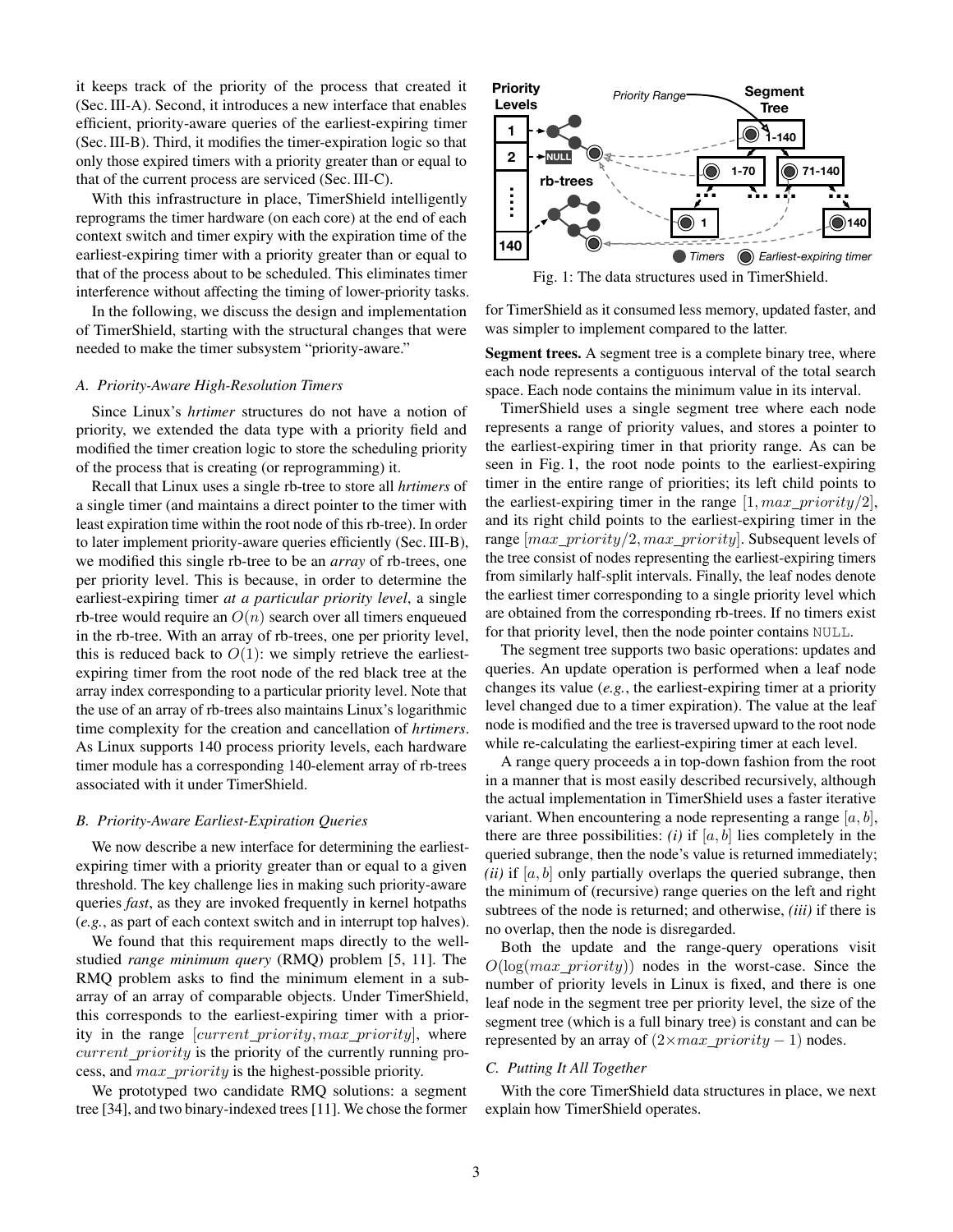Creation and deletion of timers. To create (or reprogram) a timer, the current process' priority is retrieved from the *process control block* (PCB) and the timer is inserted into the rb-tree associated with that priority level. Deleting a timer simply involves removing it from the rb-tree. The segment tree is initialized to an array of NULL pointers during system startup. As timers are created and deleted, if the earliest-expiring timer at a given priority level changed, the segment tree is updated.

The overall insertion operation completes in logarithmic time as rb-tree insertion requires  $O(log(N))$  operations in the worst case, where  $N$  is the number of timers at the priority level being inserted into, and the segment-tree update (if any) requires  $O(log(max\_priority))$ . Similarly, deleting a timer under TimerShield requires logarithmic time as it too involves an rb-tree deletion and a potential segment tree update.

Expiration of timers. When a timer expiration interrupt fires, TimerShield only services expired timers with a priority greater than or equal to the currently running process. Any expired lower-priority timers are ignored, avoiding unnecessary delays in high-priority process execution from the servicing of lowpriority timers (which would anyway not be received until the high-priority task blocks). Finally, TimerShield reprograms the timer hardware if an expiration warranted a change.

Timer reprogramming during context switch. During timer creation, deletion, and expiration, the earliest-expiration timer is determined based on the priority of the currently executing process. However, if a context switch occurs, this priority may change. Thus, TimerShield also reprograms the timer hardware at the end of each context switch based on the *priority of the process that is about to be scheduled*. That is, a range query is performed on the segment tree to determine the earliestexpiring timer in the range  $[next\_priority, max\_priority],$ where  $next\_priority$  is the priority of the process about to be scheduled. If the earliest-expiring timer changed, the timer hardware is reprogrammed accordingly.

Scheduler timers. Not all timers are associated with a process priority. In particular, schedulers use *hrtimers* to implement features such as budget enforcement and rate limiting, and delaying these interrupts can result in incorrect behavior in some cases. In order to make sure that these interrupts are never masked, we modified the scheduler to create critical timers with the highest system priority to ensure their immediate delivery.

However, note that every scheduler interrupt need not be at the highest system priority. In Linux, schedulers are organized hierarchically into *scheduler classes* and traversed top-down when picking a process to schedule. Thus, a higher scheduler class can be safely assigned a higher priority than a lower scheduler class as the lower-level scheduler would not be invoked while the higher scheduler has processes to schedule. Timers belonging to the SCHED FIFO and SCHED RR schedulers (such as real-time bandwidth-throttling timers) are thus given the highest priority, while timers belonging to the SCHED NORMAL scheduling class (*i.e.*, the non-real-time timesharing policy) are given a priority lower than any real-time task, but still higher than any priority available to SCHED\_NORMAL processes.

Dynamic priorities. An assumption in TimerShield is that the priority of a task that creates a timer remains unchanged until the timer fires. However, even under a fixed-priority scheduling policy, the effective scheduling priority of a task may change dynamically at runtime, either implicitly due to priority inheritance, or explicitly due to task parameter changes.

With regard to priority inheritance, TimerShield transparently supports the common case, where timers are used to perform explicit sleeps *outside* of critical sections, as then critical sections (during which priority inheritance might occur) and the use of timers never coincide. Similarly, TimerShield transparently supports explicit priority changes for any task (ready or blocked on I/O) as long as the task does not have pending timers.

Our TimerShield prototype presently does not deal with cases where sleeps are performed *within* critical sections (*i.e.*, while holding a lock); we are unaware of any practical use-case for this. However, if desired, support for sleeps inside critical sections, and dynamic priority changes in general, could be added by keeping track of the timers that a process has programmed within its PCB, and by then simply restarting all of a process' pending timers whenever its priority changes.

To summarize, TimerShield extends the *hrtimer* subsystem such that low-priority software timer interrupts never preempt high-priority tasks. It achieves this by intelligently "masking" timers of lower priority than the currently executing task, and maintains low overhead through the combination of per-priority rb-trees and segment trees for efficient range-minimum queries.

# IV. EVALUATION

<span id="page-3-0"></span>We conducted an evaluation of TimerShield on two hardware platforms to answer the following key questions: *(i)* what additional overheads does TimerShield introduce? *(ii)* How does TimerShield improve the predictability of high-priority real-time tasks? *(iii)* How does TimerShield affect lower-priority tasks?

# *A. Experimental Setup*

We evaluated TimerShield on two platforms: x86 and ARM, and although the machines were quad-core machines, we only enabled a single core in both setups for simplicity of evaluation. However, it should be noted that TimerShield extends trivially to multi-core systems as timer hardware, software, and data structures (*e.g.*, locks) are all core-local.

Intel machine. We used a 3.2 GHz quad-core Intel Core i5- 3740 CPU with 32 KiB of L1 instruction and data caches, and unified L2 and L3 caches of 256 KiB and 6 MiB respectively. Hyperthreading and power-saving features were disabled.

ARM machine. We used a Raspberry Pi 3B board with a Broadcom BCM2837 SoC comprised of a 1.2 GHz quad-core ARM Cortex-A53 CPU and 16 KiB L1 instruction and data caches as well as a unified 512 KiB L2 cache.

In both setups, we performed all experiments on Linux patched with PREEMPT\_RT (version 4.6.1-rt2 for x86\_64, and version 4.4.12-rt19 patched on top of the vendor-supplied rpi-4.4.14 kernel version for ARM). TimerShield was implemented in both kernels and compared against the baseline kernels.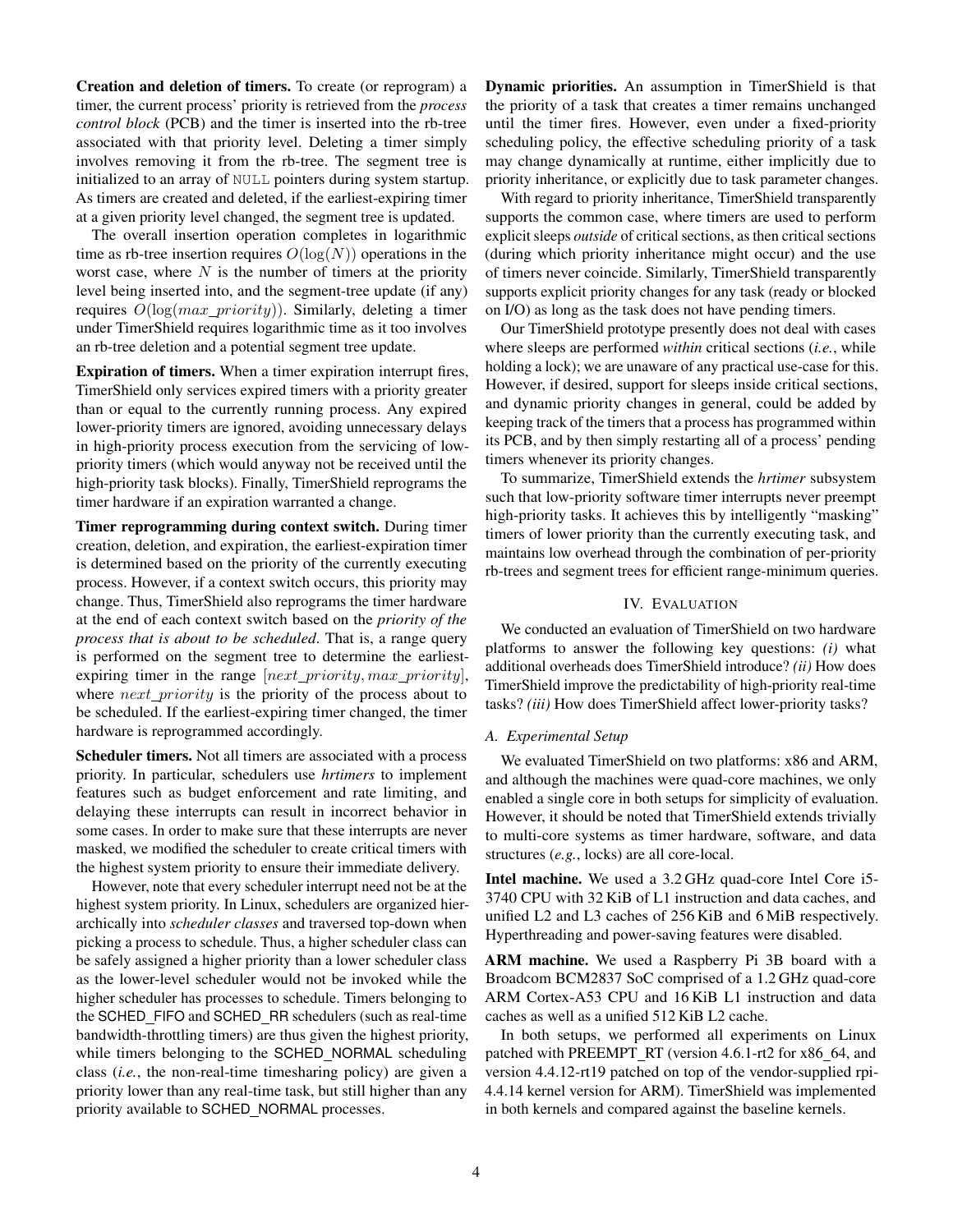<span id="page-4-0"></span>

Fig. 2: Timer enqueue and dequeue overheads in  $\mu s$  (Intel).

<span id="page-4-1"></span>

Fig. 3: Timer enqueue and dequeue overheads in  $\mu s$  (ARM).

The task sets and task periods used in the subsequent experiments were modeled around automotive benchmarks proposed by Bosch [22] and use harmonic task periods ranging from 1 ms to 1000 ms. Measurements were carried out by using per-core cycle counters on both the Intel and ARM machines.

### **B.** Overhead Evaluation

We measured (i) how much overhead TimerShield adds to timer operations, and *(ii)* how much processing occurs during context switches. We report all overheads in  $\mu s$  (rather than cycles) due to the disparity between the two architectures.

**Timer subsystem overhead.** Recall that TimerShield uses more complex data structures and thus adds overhead into the timer enqueuing and dequeuing logic. We compared the number of CPU cycles taken to complete the low-level enqueue\_hrtimer() and \_\_remove\_hrtimer() functions under both the baseline kernel and TimerShield.

We evaluated two scenarios, one with and one without a background load. Measuring without load evaluated the overhead of an idle system (i.e., with only scheduler timers present). Measuring with load was performed with one high-priority task (with a 1 ms period) and 50 low-priority processes (with harmonic periods ranging from 1 ms to 1000 ms [22]) all using clock\_nanosleep() to implement periodic activations. This evaluated the overheads associated with a more loaded system that needs to maintain larger data structures.

Fig. 2 and Fig. 3 show the results of our experiments on the Intel and ARM platforms, respectively. Each plot consists of eight "candlestick graphs": the top and bottom edges of the box represent the 5<sup>th</sup> and 95<sup>th</sup> percentile overheads, while the top and bottom points of the vertical line represent the minimum and

<span id="page-4-2"></span>

Fig. 4: Additional processing during context switches in Timer-Shield. Note that the maxima under load include the processing of many deferred timers and do not represent just overhead.

maximum observed overhead. Finally, the horizontal line in the middle of each box represents the median overhead. Note that the Y-axis is plotted in log scale for readability.

Consider for now only the scenarios with no load, where only the scheduler is creating timers that are dequeued on expiry. It can be seen that under TimerShield, both enqueueing and dequeuing (on both platforms) is marginally more expensive: the  $95<sup>th</sup>$  percentile overhead is increased by 180 ns when enqueuing on ARM under TimerShield compared to Linux, and by 20 ns on the Intel platform. This increase in the cost of timer opertions reflects the overhead of the additional segment tree update under TimerShield, an overhead not incurred under Linux.

However, if we consider the loaded scenario, where many processes are constantly enqueuing timers that are dequeued on expiry, the difference in overhead is much lower. For the 95<sup>th</sup> percentile, the highest increase in overhead was observed to be for dequeuing with TimerShield requiring an additional 30 ns on Intel and 68 ns on ARM compared to Linux. This lower difference in overheads between Linux and TimerShield overheads in the loaded scenario (compared with the no-load scenario) is because they both incur a comparable overhead in dealing with a single, large rb-tree (since all 50 background processes used the same priority), and this dominates in comparison to the added cost of segment tree updates. In a system with a more varied set of priorities, TimerShield would be dealing with multiple, smaller rb-trees, and would incur even lower overhead.

Context-switch overheads. Recall that under TimerShield, we introduce code in the context switch to process expired timers and to reprogram the timer hardware if it resulted in a change in the relevant earliest-expiring timer. We measured these additional costs and results are shown in Fig. 4. Note that, due to limitations in the placement of the tracepoints, Fig. 4 shows both the added overhead and the cost of processing deferred timers.

The benchmark setup was similar to the timer subsystem overhead measurements with 50 low-priority processes in the loaded-system scenario. As shown in Fig. 4, the added median cost is under one microsecond on both architectures. Although this is introduced into the scheduler hotpath, the benefits of reduced timer interference (Sec. IV-C) outweigh this overhead.

Code bloat. The amount of code changes performed by Timer-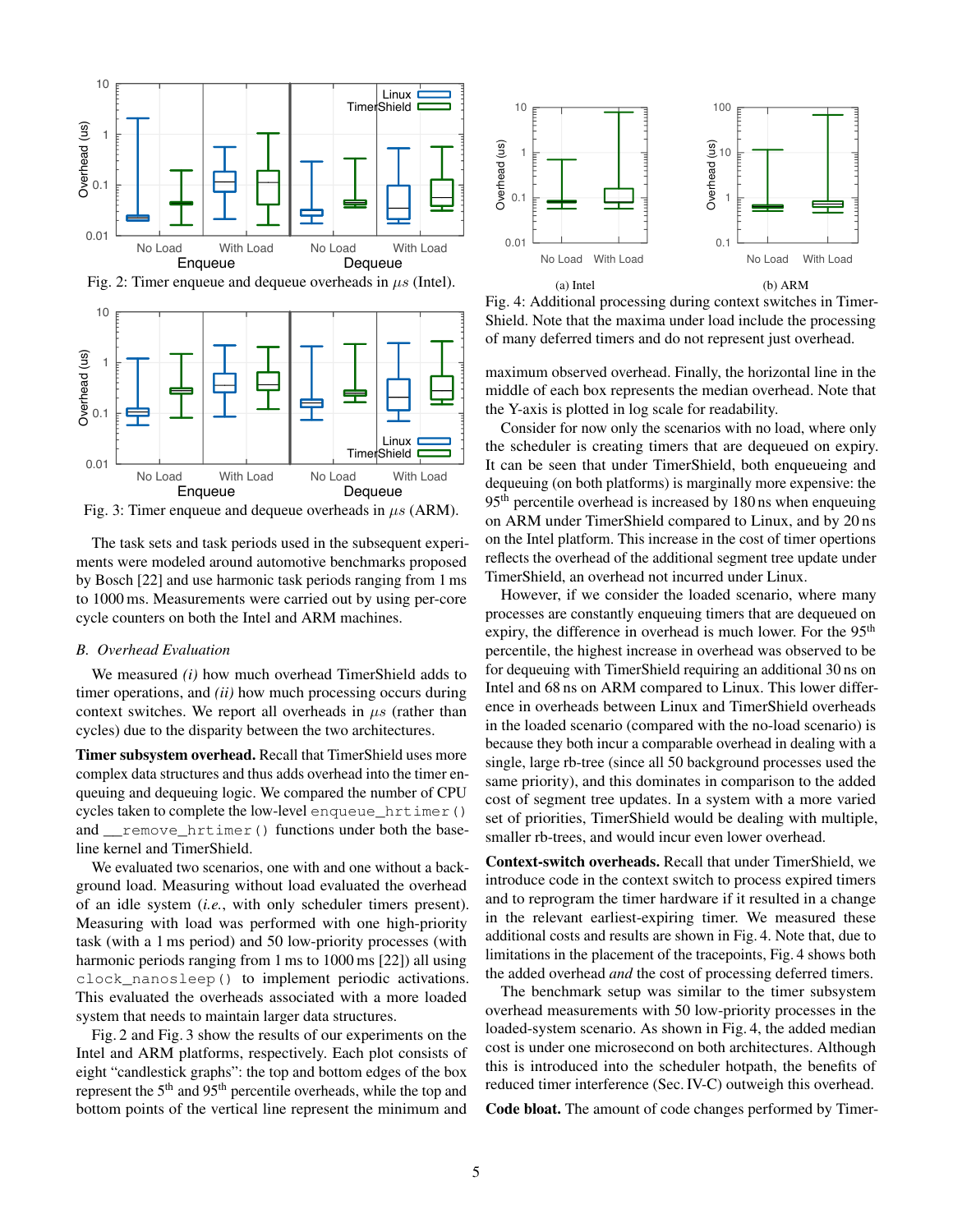<span id="page-5-1"></span>

|             | Text   | Data  | <b>BSS</b> |
|-------------|--------|-------|------------|
| Baseline    | 10.758 | 7.402 | 14.867     |
| TimerShield | 10.760 | 7.437 | 14.867     |

TABLE I: Kernel binary segment sizes under baseline Linux and TimerShield (in KiB) on the Intel machine.

Shield to the baseline kernel are small enough so that it can be easily adapted for use in smaller Linux-based embedded systems. Table [I](#page-5-1) compares the size of the text, data, and reserved data segments (BSS) in the baseline kernel binary against those in the TimerShield kernel. As can be seen in Table [I,](#page-5-1) the added code increases the text segment size by approximately 2 KiB.

Memory overhead. Compared to the baseline, TimerShield requires additional memory for two new data structures: *(i)* the priority-aware rb-tree array, and *(ii)* the per-core segment tree.

The size of the priority-aware rb-tree array is determined by the number of priority levels (as there is one rb-tree per priority level). On 64-bit Linux, with 140 priority levels, this amounts to 2,240 bytes per rb-tree array. Similarly, each segment tree, realized as an array of pointers, consists of twice as many nodes as there are priority levels (as a full binary tree with  $n$  leaf nodes has a total of  $2n - 1$  nodes). Under 64-bit Linux, this also amounts to 2,240 bytes per segment tree.

The total memory overhead in our prototype is actually somewhat higher since we modify Linux's "clock base" abstraction, of which there are several per core (*e.g.*, CLOCK MONOTONIC, CLOCK REALTIME, *etc.*), and thus multiple instances of the TimerShield data structures are allocated per core. This can be observed in Table [I,](#page-5-1) which shows a data segment increase of 35 KiB (per core) compared to baseline Linux.

All TimerShield structures are one-time static allocations, incurred just once on boot. Furthermore, the modest increase in memory footprint does not imply a significantly enlarged footprint in the L1 cache, since only a small fraction of each data structure is accessed during a timer operation.

Thus, while not insignificant, we believe this to be an acceptable overhead for Linux-class embedded systems, which typically have multiple megabytes of RAM. Further, as shown next, the relatively small increases in text and data segment sizes enable significantly reduced interference for high-priority tasks.

## <span id="page-5-0"></span>*C. High-Priority Tasks and Interrupt Interference*

We evaluated whether TimerShield improves the predictability of high-priority tasks in the presence of lower-priority, timercreating tasks by measuring the response time of a high-priority task while varying the number of lower-priority tasks.

Our high-priority task consisted of an approximately  $200\mu s$ long matrix multiplication operation that was repeated periodically every 1 ms, implemented as a loop with the matrix multiplication followed by clock\_nanosleep(). This task was set to use the highest SCHED FIFO real-time priority.

We measured the response time from when the timer expires (and the associated callback is invoked) until the loop completes and the task sleeps again (in do\_nanosleep()). This takes into account the execution time of a single iteration of the control loop, as well as the overhead of a context switch (which is potentially longer under TimerShield because of the overhead of needing to reprogram the timer to mask lower-priority timers). Timestamps on each machine were recorded via Linux's *ftrace* tracing facility, and 100,000 samples were collected per run.

We evaluated two scenarios: unsynchronized and synchronized task releases of lower-priority tasks. Under unsynchronized releases, the lower-priority timers end up expiring *during* the execution of the high-priority task (as can commonly occur when tasks have sporadic releases or when task sets have nonharmonic periods), thus illustrating the effect of preemptions on the response time of the high-priority task.

In the synchronized case, both low priority and high priority tasks were assigned harmonic periods (with the highest-priority task having the shortest period), and all tasks were released synchronously at a common "time zero". As a result, multiple lower-priority timers expired together *at context-switch boundaries* (and not during the execution of the high-priority task). This results in a cascade of expirations that require immediate servicing, illustrating the importance of priority-aware timer expiration processing as done in TimerShield.

In both experiments, we varied the number of lower-priority tasks (from 1 to 100 on the Intel machine, and from 1 to 80 on the ARM machine, in increments of 1). For clarity, we show results for only three configurations each: a single low-priority task, the maximum number of tasks (100 on Intel and 80 on ARM), and one intermediate result (50 on Intel and 40 on ARM).

Unsynchronized low-priority tasks. We used the popular *cyclictest* [\[2\]](#page-9-11) program running at a lower SCHED FIFO real-time priority of 70 for low-priority tasks. We chose cyclictest as it repeatedly sets and expires timers via the clock\_nanosleep() system call with a configurable period. Periods were chosen uniformly at random from the set of real periods reported in [\[22\]](#page-9-10) to emulate the range of periods commonly found in practice. Cyclictest instances were launched using a shell script. Since cyclictest determines its intended activation times relative to the start time of the process, this approach results in an unsynchronized workload.

Figs. [5](#page-6-0) and [6](#page-6-1) show the results of this experiment in the form of a cumulative distribution graph. The X axis shows the response time of the high-priority task (in  $\mu s$ ) while the Y axis shows the cumulative probability (*i.e.*, for a given response time, the ratio of samples that were observed to be less than or equal to it). In all following graphs, solid lines represent TimerShield while dashed lines represent the results for baseline Linux.

As can be seen in both figures, while the response-time distribution of the high-priority task is comparable in both TimerShield and baseline Linux when only a single low-priority task creates timers, it degrades significantly under baseline Linux for a larger number of low-priority tasks. This is particularly evident on ARM due to the slower CPU speed and smaller cache size. TimerShield does not experience such an effect on either architecture, regardless of the number of low-priority tasks.

The response time in baseline Linux increases because, as the number of low-priority timers increases, the highest-priority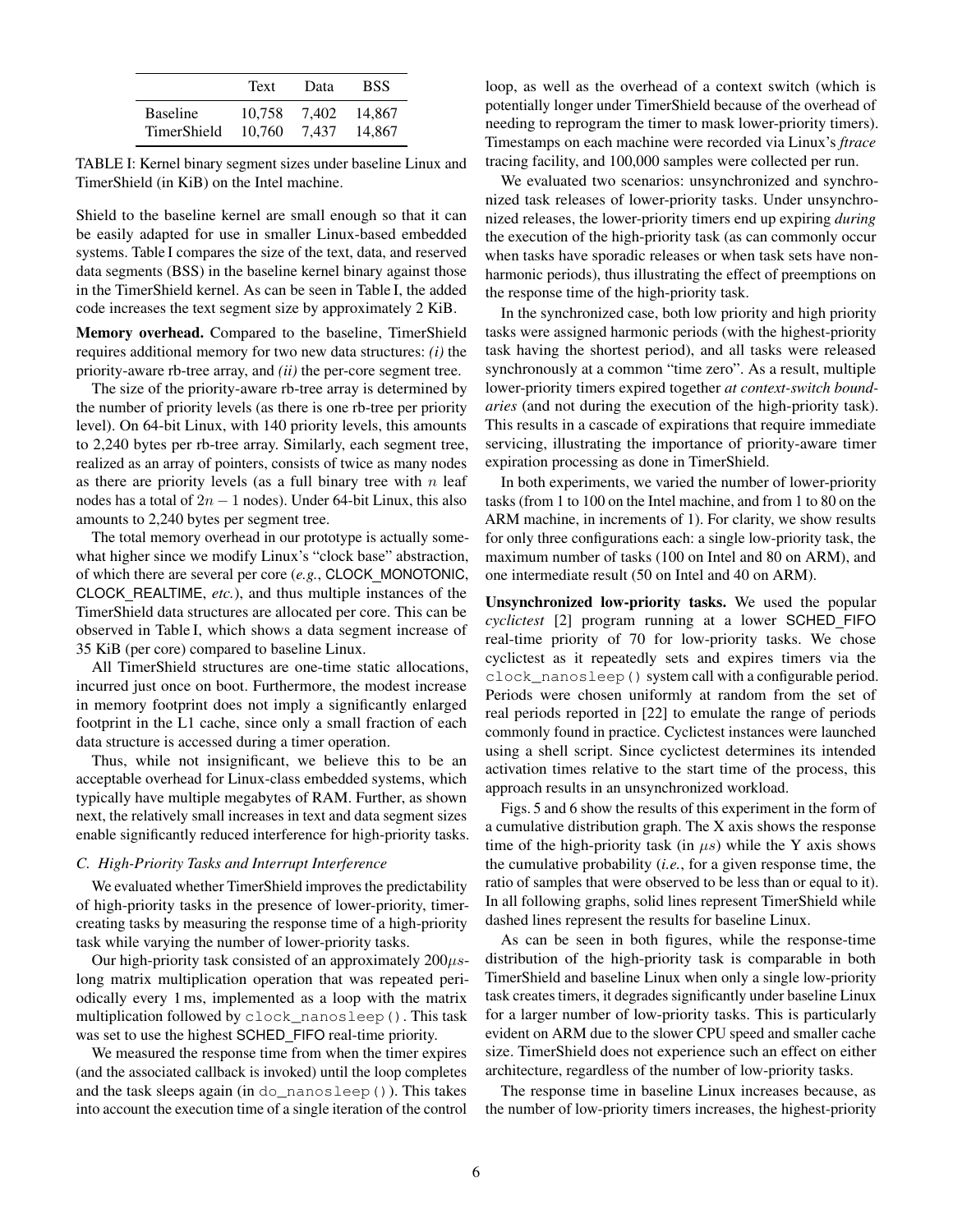<span id="page-6-0"></span>

Fig. 5: CDF of high-priority task response times with unsynchronized low-priority background tasks (Intel platform).

<span id="page-6-1"></span>

Fig. 6: CDF of high-priority task response times with unsynchronized low-priority background tasks (ARM platform).

task is preempted more often and thus delayed. In the worst case, this interference is potentially unbounded and restricted only by the number of background tasks creating timers, which is highly unfavorable for real-time guarantees. And even if the number of timers can be bounded *a priori*, the possibility of timer interference introduces unnecessary pessimism into the estimation of worst-case response times.

In contrast, under TimerShield, lower-priority timer interrupts never preempt the high priority task, and are dealt with only once the high priority task completes (and calls clock\_nanosleep). As a result, we do not see an increase in the response time of the high-priority task. A negligible shift to the right is observable between the curves for the single-task and fifty-task scenarios, and we measured this (using performance counters [\[32\]](#page-9-12)) to be caused by more frequent cache misses due to the higher number of low-priority processes. However, this affects TimerShield and baseline Linux alike.

Synchronized low-priority tasks. In the synchronized case, we wrote a pthreads-based lower-priority task similar to cyclictest but ensured a synchronous release of all tasks by timing wake-ups using a common "time zero." Similar to cyclictest, the task also repeatedly sets and expires timers via the clock\_nanosleep() system call with a configurable period. Once again, periods were randomly-assigned from between 1 ms and 1000 ms [\[22\]](#page-9-10). Figs. [7](#page-6-2) and [8](#page-6-3) show the CDFs from this experiment, similar to the unsynchronized case.

The figure shows how priority-unaware expiration logic, as it is used in baseline Linux, results in increased response times for high-priority tasks when a cascade of timer expirations

<span id="page-6-2"></span>

Fig. 7: CDF of high-priority task response times with synchronized low-priority background tasks (Intel platform).

<span id="page-6-3"></span>

Fig. 8: CDF of high-priority task response times with synchronized low-priority background tasks (ARM platform).

occurs. Even though there is no interrupt interference from lowpriority task interrupts while the high-priority task executes, the baseline kernel shows increased response times with an increase in background tasks. This occurs because, as there is no notion of timer priority under baseline Linux, all timers are serviced sequentially regardless of priority. As a result, the high-priority task ends up waiting for lower-priority timers to be serviced even though they cannot be delivered immediately.

This situation does not affect the response time of the highpriority task under TimerShield as timer interrupts are processed in a priority-aware manner: the highest-priority timers are picked and serviced one by one, and if at any point this results in a highpriority task waking up, then the process is cut short and the task is scheduled immediately. As a result, there is no wakeup interference before the execution of the high-priority task and the response time does not increase. Once again, we see a slight right-shift in the response-time CDF due to increasing cache misses from the increasing number of low-priority processes (this applies to both TimerShield as well as the baseline kernel).

Note that in both the synchronized and unsynchronized cases, TimerShield performs slightly *worse* with a small number of lower-priority tasks due to its use of more complex data structures. However, this added complexity becomes advantageous quickly: TimerShield begins to outperform baseline Linux with three LP tasks (synchronized case) and five LP tasks (unsynchronized case) under Intel, and three LP tasks under ARM (both synchronized and unsynchronized cases).

Unprivileged low-priority tasks. To further emphasize the problem, we demonstrate how an unprivileged, potentially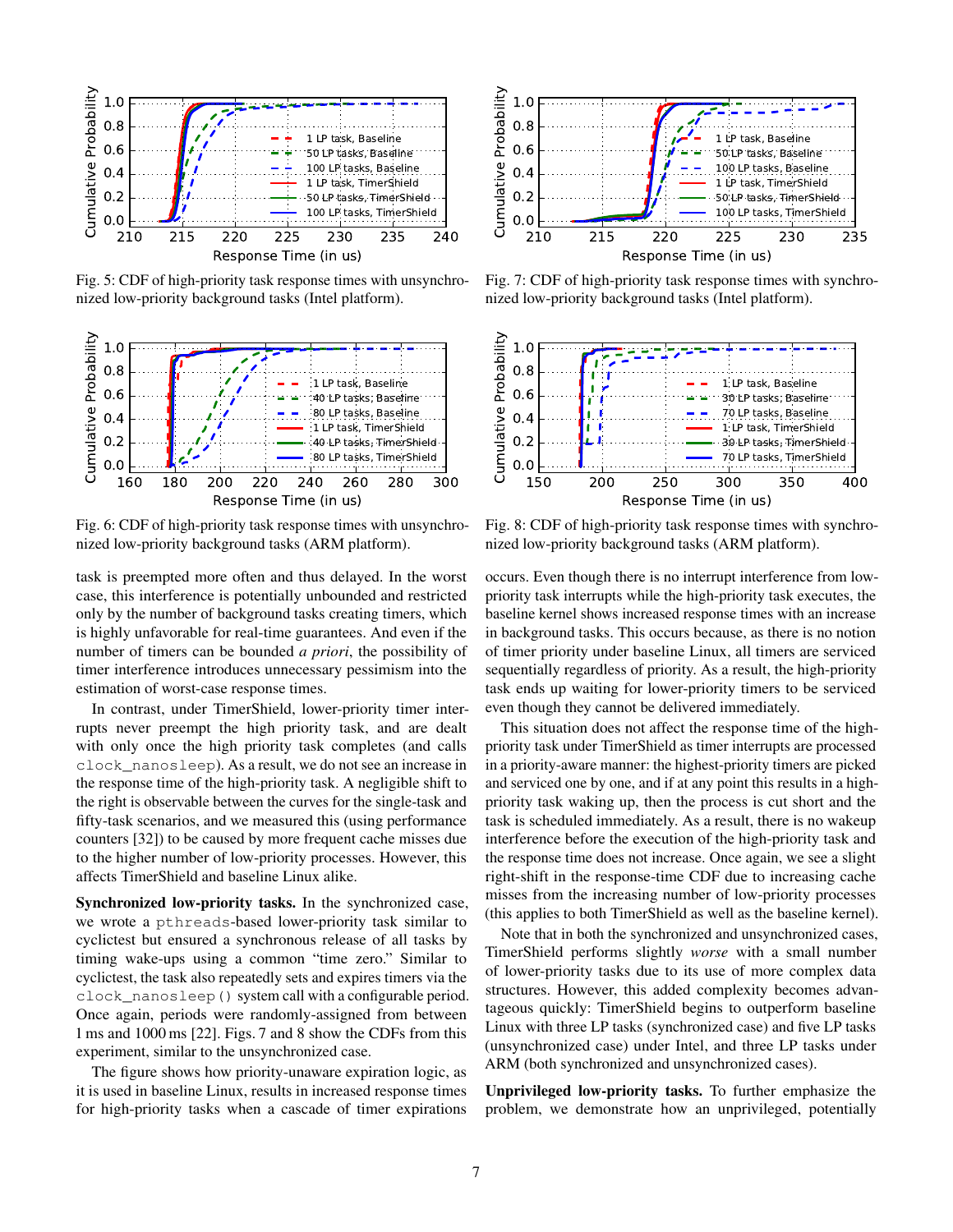<span id="page-7-0"></span>

Fig. 9: CDF of high-priority task response times with userpriority (SCHED\_NORMAL) timers (Intel platform).

malfunctioning or hostile userspace task with non-real-time priority and without root privileges under baseline Linux can significantly increase the response time of higher-priority tasks as well as lower their throughput. We also demonstrate how TimerShield prevents such unprivileged background tasks from having adverse effects on response times or throughput, a common assumption in real-time scheduling theory.

We simulated a hostile userspace task using Linux's timerfd API to create a large number of timers in userspace [\[20\]](#page-9-4). The timerfd API allows creating timers (with nanosecond granularity, similar to clock\_nanosleep()) whose expiration notifications can be read from a file descriptor. This allows programs to check for a large number of timer expirations easily using the familiar select(), poll(), or epoll() file-descriptor polling mechanisms. Our primary reasons for using this interface in this example are *(i)* to demonstrate the versatility of TimerShield under different timer interfaces, and *(ii)* because the timerfd interface allows a single unprivileged process to manage multiple concurrent timers, unlike clock\_nanosleep(), with which each process can create only one kernel timer at a time.

We present results from two variants of the hostile task to demonstrate the extent of interference that could potentially be created. The first variant manages 100 periodic timers while the second manages 1,000 timers (note that creating an even larger number of timers is trivially possible). Timers are polled via the  $epoll()$  system call and their expiration notifications are monitored using a blocking read() loop. Timer periods for the first hostile task varied from  $1\mu s$  to  $100\mu s$  (in increments of  $1\mu s$ ) and that of the second hostile task varied from  $1\mu s$  to  $1000\mu s$  (again, in increments of  $1\mu s$ ). We employed the same high-priority task as in the previous two experiments.

Figs. [9](#page-7-0) and [10](#page-7-1) show the results for these experiments for both Intel and ARM platforms. On both platforms, the baseline kernel shows a drastic degradation in the response time of the high priority task in the presence of the hostile userspace task. Thus under a baseline kernel, a high-priority task would need to account for interference from unprivileged, non-real-time userspace tasks that use timers. As the response time increase is proportional to the number of background timers the hostile task creates, the worst-case interference could potentially be very large, and is in fact currently only restricted by the maximum

<span id="page-7-1"></span>

Fig. 10: CDF of high-priority task response times with userpriority (SCHED\_NORMAL) timers (ARM platform).

<span id="page-7-3"></span>

|                                   | Intel |                       | <b>ARM</b> |         |
|-----------------------------------|-------|-----------------------|------------|---------|
|                                   | Idle. | Hostile Idle          |            | Hostile |
| <b>Baseline</b>                   |       | 7,044.4 6,916.8 471.6 |            | 450.6   |
| TimerShield 7,048.3 7,047.0 471.5 |       |                       |            | 471.1   |

TABLE II: High-priority task throughput in req/ms.

possible number of timers allowed in the operating system.<sup>[4](#page-7-2)</sup> In contrast, the response time distribution of the high-priority task remains entirely unaffected under TimerShield, demonstrating how our approach limits timer interrupt interference from unprivileged userspace tasks.

We also measured the throughput of a simple high-priority real-time task that performs as many  $3 \times 3$  matrix multiplications as possible in a loop. We measured the mean matrix multiplications per millisecond from 10,000 collected samples. Table [II](#page-7-3) compares the mean throughput (for Linux and TimerShield under both Intel and ARM platforms) with and without the 1000-timer variant of the hostile task running in background (denoted "Hostile" and "Idle" in Table [II](#page-7-3) respectively).

As can be seen from Table [II,](#page-7-3) with the introduction of the hostile task in the background, the baseline kernel sees a reduction in mean throughput of ~100 matrix-multiplications per millisecond under Intel, and ~20 matrix-multiplications per millisecond under ARM (*i.e.*, a throughput reduction of 1.8% and 4.4% under Intel and ARM respectively). In contrast, under TimerShield, we observe nearly consistent throughput regardless of whether the hostile background task is running. (The small reduction (~1 req/ms) was again due to increased cache misses within the kernel, from dealing with a large number of timers.)

## *D. Low-Priority Tasks Under TimerShield*

While we have focused on high-priority tasks so far, we also evaluated the effect that TimerShield has on lower-priority processes. In particular, under TimerShield, the *lowest-priority* task stands to suffer the greatest delay as it incurs the datastructure and implementation-related overheads from all higherpriority tasks, as well as the added context-switch overhead.

To evaluate this, we ran tasks of three different priorities. The highest-priority task was run at the highest SCHED FIFO priority with a period of 1 ms and performed matrix-multiplications (as done in the first two experiments in Sec.[IV-C\)](#page-5-0). A varying

<span id="page-7-2"></span><sup>4</sup>In Linux this is only limited by the (configurable) limit on the number of open file descriptors that a process can have.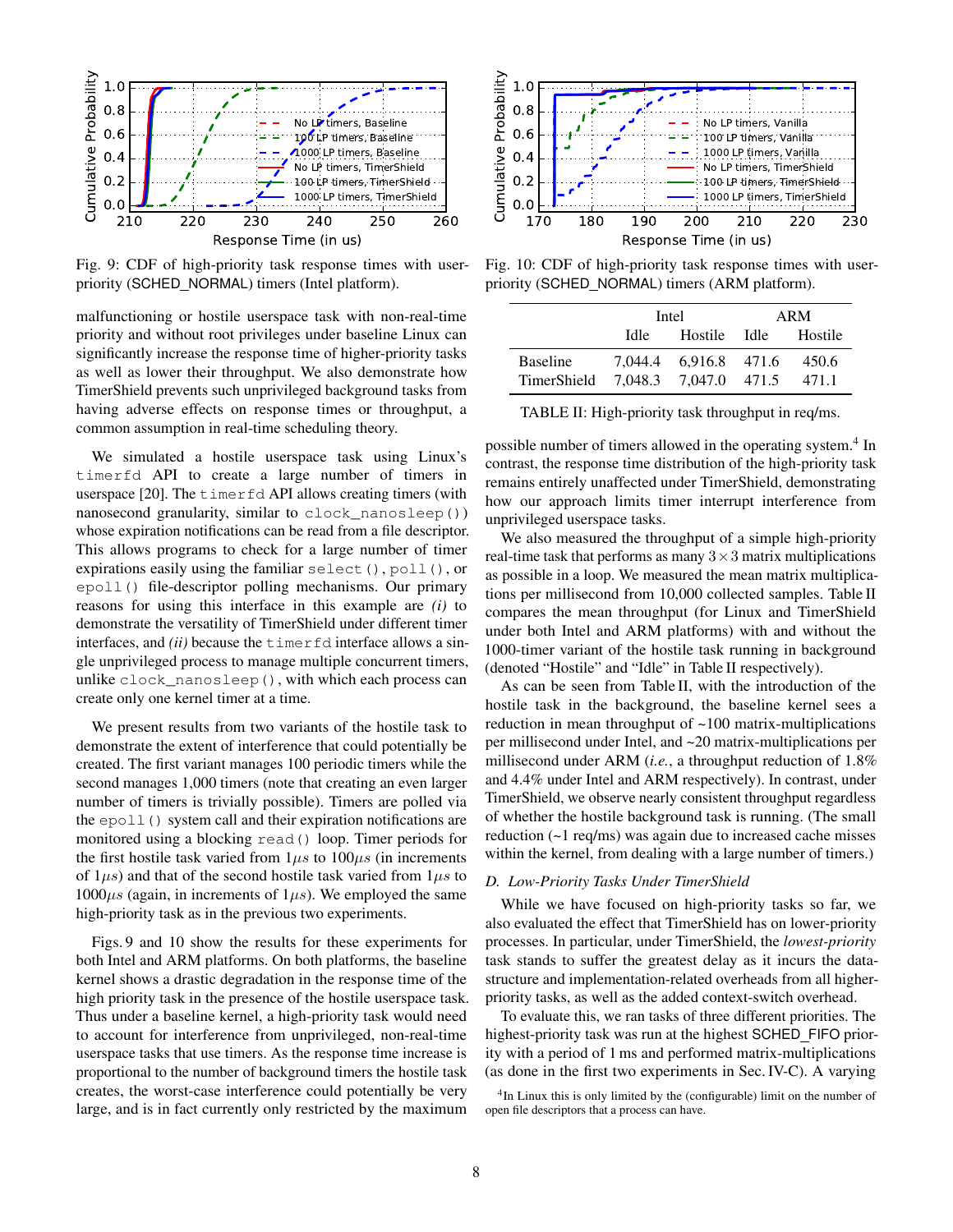<span id="page-8-0"></span>

Fig. 11: CDF of response times of lowest-priority task (Intel).

<span id="page-8-1"></span>

Fig. 12: CDF of response times of lowest-priority task (ARM).

number of medium priority tasks were run at priority 75 under the SCHED FIFO policy, which additionally interfere with the execution of the low-priority task through periodic sleeps via clock\_nanosleep(). Finally, we measured the response time of a single low-priority task running at priority 70 under the SCHED\_FIFO policy priority with a period of 0.9 ms, which runs a small computation loop per job. We measured the response time of this low-priority task starting from its job release (*i.e.*, when it *would* have started executing in an idle system) to its completion (signaled by the programming of its subsequent wakeup timer). We varied the number of medium priority tasks from 1 to 50; we only show the results for 1, 30, and 50 mediumpriority tasks for clarity.

Figs. [11](#page-8-0) and [12](#page-8-1) show the resulting CDFs of the lowestpriority task on both the Intel and ARM platforms. It can be seen from the figure that there is a negligible increase in the response time of the lower-priority task under TimerShield. This is because the increased overheads of accessing the morecomplex data-structures in TimerShield are compensated for by the lowered overhead of servicing expired interrupts in batches rather than one at a time, immediately when they occur. Further, the response time does not increase significantly with an increasing number of medium priority tasks. In fact, in all evaluated configurations, the largest increase in mean response time we observed was  $0.06\mu s$  under Intel and  $1.79\mu s$  under ARM. We believe this to be an acceptable overhead due to the significantly better predictability of higher-priority tasks.

## V. RELATED WORK

High-resolution timer subsystems have been in use for many years. In a Linux context, KURT RTOS [\[38\]](#page-9-6) was one of the first systems to use one-shot timers to realize high-resolution software timers, which inspired further implementations [\[13,](#page-9-0) [23,](#page-9-13) [33\]](#page-9-14) and related applications [\[4,](#page-9-15) [14\]](#page-9-16). Concerning timer interference, there has been a considerable amount of prior work seeking to account for and/or control interrupts in real-time systems.

Interrupt accounting. A lot of prior work has focused on interrupt accounting for real-time schedulability analysis. A straightforward approach [\[28\]](#page-9-17) involves treating interrupts as sporadic jobs having the highest priority in the system, and subsequently applying standard fixed-priority response-time analysis. Jeffay and Stone [\[18\]](#page-9-18) derived an analysis to account for interrupts under *earliest-deadline first* (EDF) scheduling. Sandstrom *et al*. proposed accounting for interrupts by looking at worst-case arrival patterns [\[37\]](#page-9-19). More recently, overhead accounting for interrupts has been extended to global scheduling on multiprocessors [\[7,](#page-9-20) [9\]](#page-9-21). TimerShield eliminates a lot of the pessimism involved in accounting for high-resolution timer interrupt overheads as lower-priority timer interrupts can be safely ignored when analyzing high-priority tasks.

Avoiding interrupt interference. The Spring RTOS avoids execution delays due to interrupt handlers entirely by dedicating a separate processor to handling interrupts [\[39\]](#page-9-22). Brandenburg and Anderson adapted [\[8\]](#page-9-23) a similar approach for handling all interrupts under global scheduling, and Cerqueira *et al*. [\[10\]](#page-9-24) applied the same technique in work on scalable global scheduling. Others have proposed FPGA-based approaches that minimize interrupt interference by incorporating custom interrupt controllers [\[15,](#page-9-25) [25,](#page-9-26) [40\]](#page-9-27). In contrast, TimerShield is easier to incorporate into existing systems as it is a portable, purely software-based approach. Sáez and Crespo [[36\]](#page-9-28) describe an event-driven scheduler that reprograms the hardware timer only when a higher priority task needs to be woken up. This work closely relates to our handling of sleep-based system calls. However, our approach modifies the entire high-resolution subsystem instead of only focusing on scheduler wakeups. Leyva-del-Foyo *et al*. [\[26\]](#page-9-29) present an approach for integrating the scheduling of IRQs with the kernel scheduler by selectively disabling lower-priority IRQ lines at runtime. This is in spirit similar to what TimerShield does for software timers, but applied at IRQ-level granularity.

Bottom-half scheduling. With split-interrupt handling mechanisms [\[28\]](#page-9-17), top halves execute at effectively the highest priority (w.r.t. process priorities), but bottom-halves can be executed at any priority. Elliot and Anderson [\[12\]](#page-9-30) studied the problem of prioritizing bottom halves for GPGPU workloads in PREEMPT\_RT. L4-family microkernels [\[27\]](#page-9-31) (*e.g.*, seL4 [\[21\]](#page-9-32), Fiasco [\[1\]](#page-9-33)) integrate bottom halves in an elegant manner: they deliver interrupts to processes as messages via *inter-process communication* (IPC) calls. Jung *et al*. [\[19\]](#page-9-34) proposed a technique to stabilize execution times of user-space processes by budgeting the CPU time of bottom halves. Scheduling bottom halves by reservation-based mechanisms has also been considered in recent years [\[29,](#page-9-35) [30\]](#page-9-36). QNX also supports budget-sharing and priorityinheritance schemes for interrupt bottom halves [\[35\]](#page-9-37). Zhang and West [\[42\]](#page-9-38) proposed a scheme where the priority of the